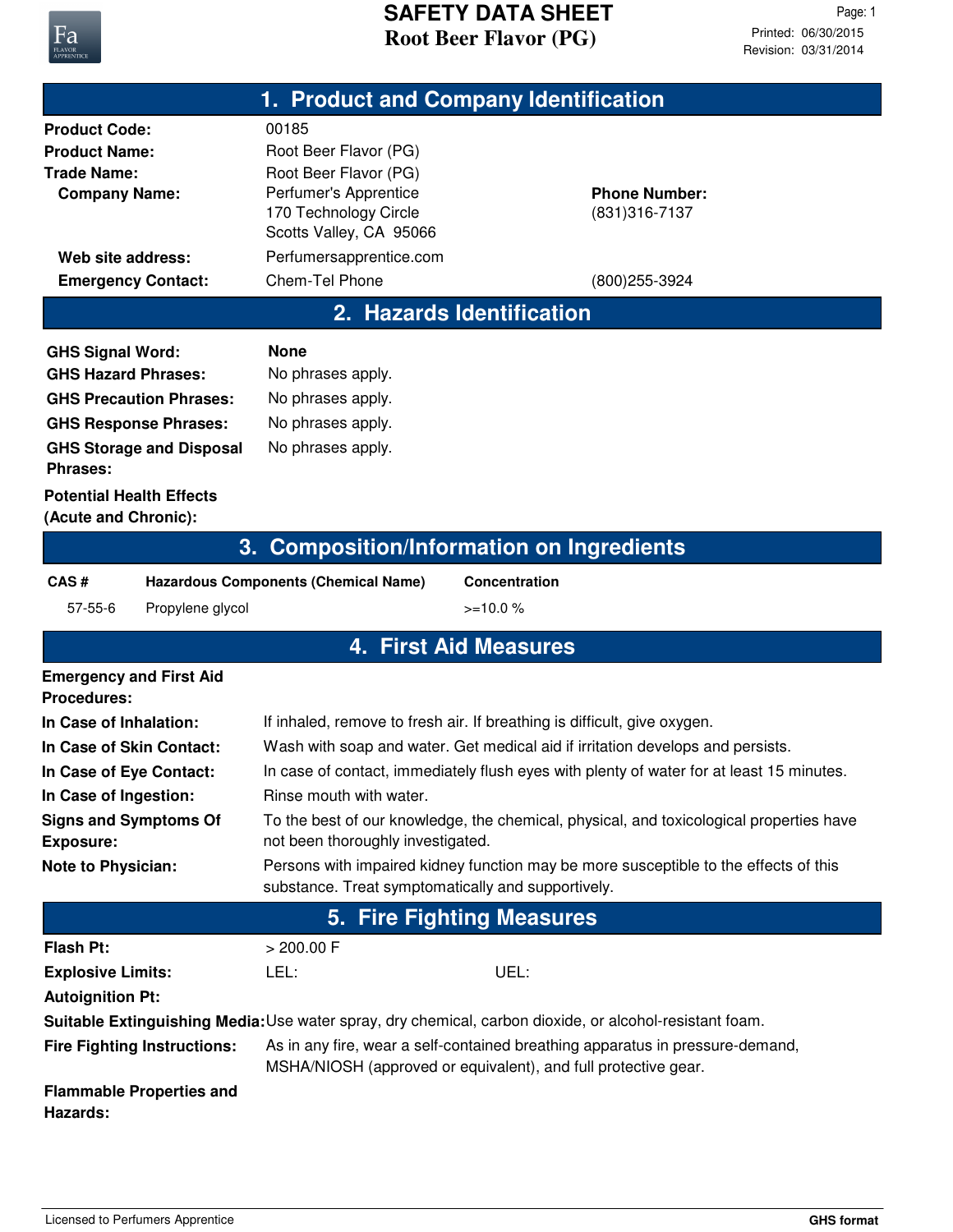| <b>6. Accidental Release Measures</b>                                                             |                                                                                                                                                                                                         |  |  |  |  |  |
|---------------------------------------------------------------------------------------------------|---------------------------------------------------------------------------------------------------------------------------------------------------------------------------------------------------------|--|--|--|--|--|
| <b>Protective Precautions,</b><br><b>Protective Equipment and</b><br><b>Emergency Procedures:</b> | Ensure adequate ventilation.                                                                                                                                                                            |  |  |  |  |  |
| <b>Steps To Be Taken In Case</b><br><b>Material Is Released Or</b><br>Spilled:                    | Dike to collect large liquid spills.                                                                                                                                                                    |  |  |  |  |  |
| 7. Handling and Storage                                                                           |                                                                                                                                                                                                         |  |  |  |  |  |
| <b>Precautions To Be Taken in</b><br>Handling:                                                    | Wash thoroughly after handling. Remove contaminated clothing and wash before reuse.<br>Use with adequate ventilation. Avoid contact with eyes, skin, and clothing. Keep container<br>tightly closed.    |  |  |  |  |  |
| <b>Precautions To Be Taken in</b><br>Storing:                                                     | Store in a tightly closed container. Store in a cool, dry, well-ventilated area away from<br>incompatible substances. Store protected from moisture.                                                    |  |  |  |  |  |
|                                                                                                   | 8. Exposure Controls/Personal Protection                                                                                                                                                                |  |  |  |  |  |
| <b>Partial Chemical Name</b><br>CAS#                                                              | <b>Other Limits</b><br><b>OSHA TWA</b><br><b>ACGIH TWA</b>                                                                                                                                              |  |  |  |  |  |
| 57-55-6<br>Propylene glycol                                                                       |                                                                                                                                                                                                         |  |  |  |  |  |
| <b>Respiratory Equipment</b><br>(Specify Type):                                                   | A respiratory protection program that meets OSHA's 29 CFR 1910.134 and ANSI Z88.2<br>requirements or European Standard EN 149 must be followed whenever workplace<br>conditions warrant respirator use. |  |  |  |  |  |
| <b>Eye Protection:</b>                                                                            | Wear appropriate protective eyeglasses or chemical safety goggles as described by<br>OSHA's eye and face protection regulations in 29 CFR 1910.133 or European Standard<br>EN166.                       |  |  |  |  |  |
| <b>Protective Gloves:</b>                                                                         | Wear appropriate protective gloves to prevent skin exposure.                                                                                                                                            |  |  |  |  |  |
| <b>Other Protective Clothing:</b>                                                                 | Wear appropriate protective clothing to prevent skin exposure.                                                                                                                                          |  |  |  |  |  |
| <b>Engineering Controls</b>                                                                       | Facilities storing or utilizing this material should be equipped with an eyewash facility and                                                                                                           |  |  |  |  |  |
| (Ventilation etc.):                                                                               | a safety shower. Use adequate ventilation to keep airborne concentrations low.<br>Handle in accordance with good industrial hygiene and safety practice.                                                |  |  |  |  |  |
| Work/Hygienic/Maintenance<br><b>Practices:</b>                                                    |                                                                                                                                                                                                         |  |  |  |  |  |
|                                                                                                   | 9. Physical and Chemical Properties                                                                                                                                                                     |  |  |  |  |  |
| <b>Physical States:</b>                                                                           | [X] Liquid<br>[ ] Solid<br>$[$ ] Gas                                                                                                                                                                    |  |  |  |  |  |
| <b>Appearance and Odor:</b>                                                                       | Transparent light brown liquid.<br>Root beer taste and aroma.                                                                                                                                           |  |  |  |  |  |
| <b>Melting Point:</b><br><b>Boiling Point:</b>                                                    |                                                                                                                                                                                                         |  |  |  |  |  |
| <b>Autoignition Pt:</b>                                                                           |                                                                                                                                                                                                         |  |  |  |  |  |
| <b>Flash Pt:</b><br><b>Explosive Limits:</b>                                                      | > 200.00 F<br>UEL:<br>LEL:                                                                                                                                                                              |  |  |  |  |  |
| Specific Gravity (Water $= 1$ ):                                                                  | 1.0<br>at 25.0 C                                                                                                                                                                                        |  |  |  |  |  |
| Vapor Pressure (vs. Air or<br>$mm Hg$ :                                                           |                                                                                                                                                                                                         |  |  |  |  |  |
| Vapor Density (vs. Air = $1$ ):<br><b>Evaporation Rate:</b><br><b>Solubility in Water:</b>        |                                                                                                                                                                                                         |  |  |  |  |  |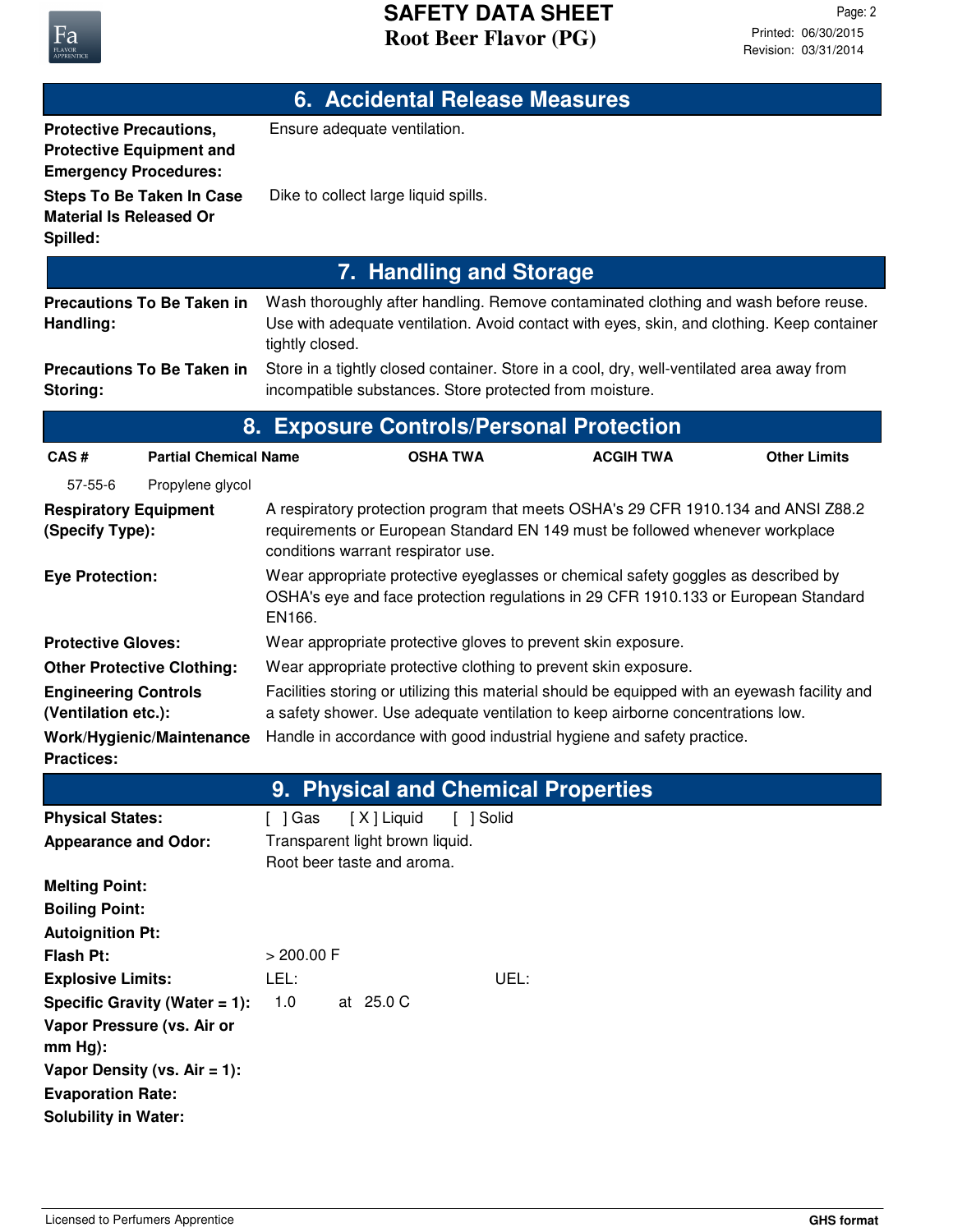

#### **Percent Volatile:**

|                                                                                                                                 | <b>10. Stability and Reactivity</b>                                                                                                                                                                                                                                                                                                                                                                                                                                                                                            |  |
|---------------------------------------------------------------------------------------------------------------------------------|--------------------------------------------------------------------------------------------------------------------------------------------------------------------------------------------------------------------------------------------------------------------------------------------------------------------------------------------------------------------------------------------------------------------------------------------------------------------------------------------------------------------------------|--|
| <b>Stability:</b>                                                                                                               | Unstable [ ]<br>Stable [X]                                                                                                                                                                                                                                                                                                                                                                                                                                                                                                     |  |
| <b>Conditions To Avoid -</b><br>Instability:                                                                                    |                                                                                                                                                                                                                                                                                                                                                                                                                                                                                                                                |  |
| <b>Incompatibility - Materials To</b><br>Avoid:                                                                                 |                                                                                                                                                                                                                                                                                                                                                                                                                                                                                                                                |  |
| <b>Hazardous Decomposition Or</b><br><b>Byproducts:</b>                                                                         |                                                                                                                                                                                                                                                                                                                                                                                                                                                                                                                                |  |
| <b>Possibility of Hazardous</b><br><b>Reactions:</b>                                                                            | Will not occur [X]<br>Will occur [ ]                                                                                                                                                                                                                                                                                                                                                                                                                                                                                           |  |
| <b>Conditions To Avoid -</b><br><b>Hazardous Reactions:</b>                                                                     |                                                                                                                                                                                                                                                                                                                                                                                                                                                                                                                                |  |
|                                                                                                                                 | 11. Toxicological Information                                                                                                                                                                                                                                                                                                                                                                                                                                                                                                  |  |
| <b>Toxicological Information:</b>                                                                                               | This mixture has not been subjected to toxicological testing but has been blended from<br>materials with established toxicological bibliographies. In view of the difficulty of using<br>current standard toxicological evaluation techniques to predict potential hazards to<br>susceptible individuals or arising from unforeseeable potentiation, this preparation should<br>be considererd and handled as if it displayed health hazards and consequently treated<br>with all possible precaution.                         |  |
| Sensitization:                                                                                                                  | No data available.                                                                                                                                                                                                                                                                                                                                                                                                                                                                                                             |  |
| Carcinogenicity:                                                                                                                | NTP? No<br>IARC Monographs? No<br>OSHA Regulated? No                                                                                                                                                                                                                                                                                                                                                                                                                                                                           |  |
|                                                                                                                                 | <b>12. Ecological Information</b>                                                                                                                                                                                                                                                                                                                                                                                                                                                                                              |  |
| <b>General Ecological</b><br>Information:                                                                                       | This mixture as a whole has not been subjected to ecotoxicological testing. In view of the<br>difficulty of using current standard ecotoxicological evaluation techniques to predict the<br>impact of particular modes of release on vulnerable or localized parts of the ecosystem,<br>this preparation should be considered and handled as if it displayed potential<br>environmental hazards, and treated in consequence with all possible precaution.                                                                      |  |
| <b>13. Disposal Considerations</b>                                                                                              |                                                                                                                                                                                                                                                                                                                                                                                                                                                                                                                                |  |
| <b>Waste Disposal Method:</b>                                                                                                   | This material, as supplied, is not a hazardous waste according to Federal regulations (40<br>CFR 261). This material could become a hazardous waste if it is mixed with or otherwise<br>comes in contact with a hazardous waste, if chemical additions are made to this material,<br>or if the material is processed or otherwise altered. Consult 40 CFR 261 to determine<br>whether the altered material is a hazardous waste. Consult the appropriate state,<br>regional, or local regulations for additional requirements. |  |
| <b>14. Transport Information</b>                                                                                                |                                                                                                                                                                                                                                                                                                                                                                                                                                                                                                                                |  |
| <b>GHS Classification:</b>                                                                                                      | No GHS classifications apply.                                                                                                                                                                                                                                                                                                                                                                                                                                                                                                  |  |
| <b>LAND TRANSPORT (US DOT):</b><br>DOT Proper Shipping Name: Not Regulated.<br><b>DOT Hazard Class:</b><br><b>UN/NA Number:</b> |                                                                                                                                                                                                                                                                                                                                                                                                                                                                                                                                |  |
| <b>LAND TRANSPORT (Canadian TDG):</b>                                                                                           |                                                                                                                                                                                                                                                                                                                                                                                                                                                                                                                                |  |
| <b>TDG Shipping Name:</b>                                                                                                       | Not Regulated.                                                                                                                                                                                                                                                                                                                                                                                                                                                                                                                 |  |